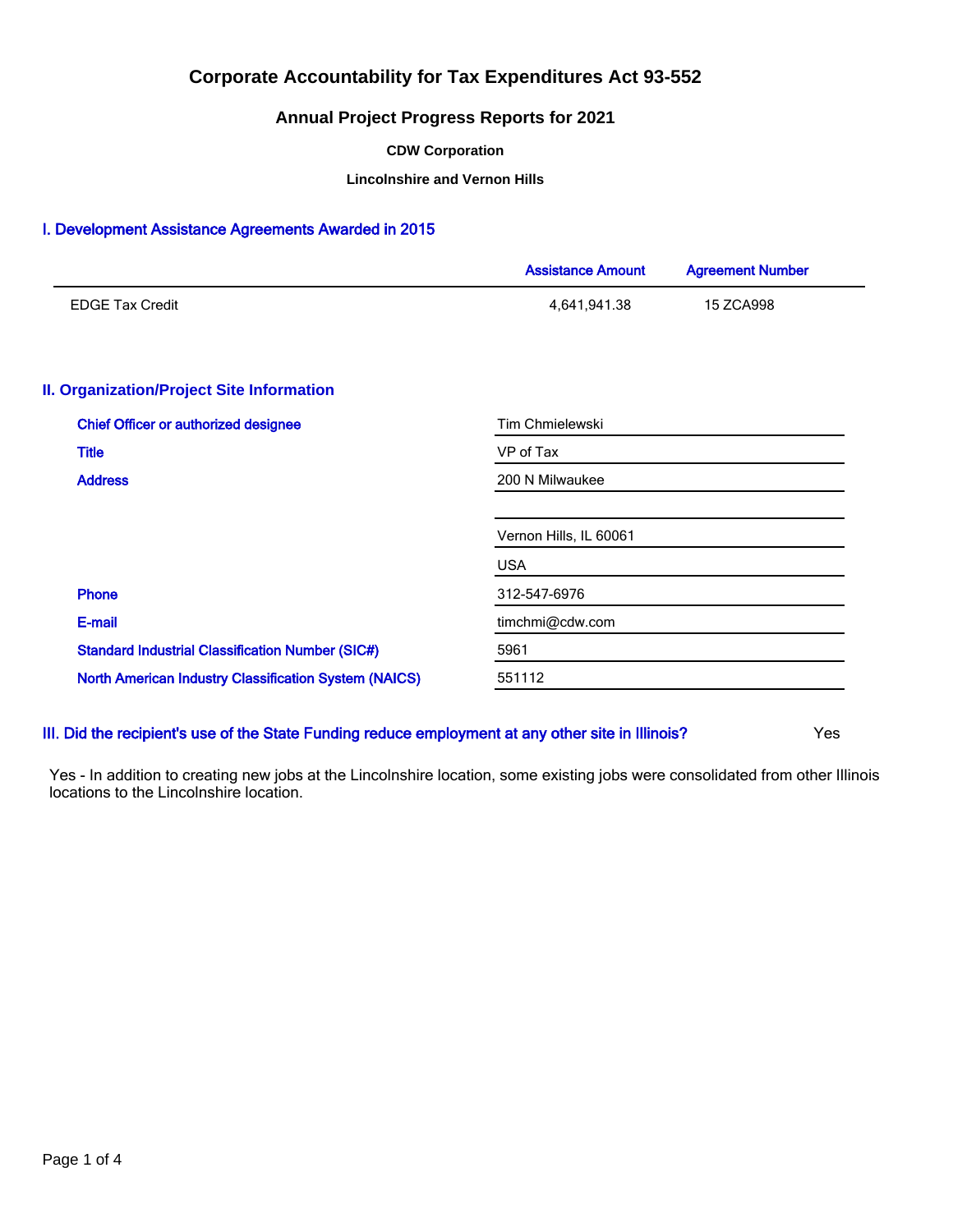## **Annual Project Progress Reports for 2021**

### **CDW Corporation**

## **Lincolnshire and Vernon Hills**

## **IV. Job Creation and Retention Data**

| <b>Program Type</b>      | <b>EDGE Tax Credit</b> |
|--------------------------|------------------------|
| <b>Agreement Number</b>  | <b>15 ZCA998</b>       |
| <b>Assistance Amount</b> | 4,641,941.38           |

| <b>Report Header Definitions</b> |                                          |  |  |  |
|----------------------------------|------------------------------------------|--|--|--|
| Wages                            | Average Annual Salary by Classifications |  |  |  |
| <b>Full-Time</b>                 | l Permanent Full-Time                    |  |  |  |
| $+/-$                            | Gain or (Loss)                           |  |  |  |

## **Number of Employees At the Time of Application**

| <b>Job Classification</b> | <b>Avg Annual Salary</b> | <b>Positions</b> | <b>Full-Time</b> | <b>Part-Time</b> | <b>Temporary</b> |
|---------------------------|--------------------------|------------------|------------------|------------------|------------------|
| Sales                     | 0.001                    |                  |                  |                  |                  |
| Non-Sales                 | 0.00 <sub>l</sub>        |                  |                  |                  |                  |
| <b>Totals:</b>            |                          |                  |                  |                  |                  |

## **Number of Employees As of the Date of the Report (12/31/2021)**

| <b>Job Classification</b> | <b>Avg Annual Salary</b> | <b>Positions</b> | <b>Full-Time</b> | $+/-$ | <b>Part-Time</b> | $+/-$ | <b>Temporary</b> | $+/-$ |
|---------------------------|--------------------------|------------------|------------------|-------|------------------|-------|------------------|-------|
| Sales                     | 194932.00                | 441              | 441              | 441   |                  | 0     |                  |       |
| Non-Sales                 | 163428.00                | 869              | 869              | 869   |                  | 0     |                  |       |
| Totals: I                 |                          | 1310             | 1310             | 1310  |                  |       |                  |       |

## **Number of Jobs Stated in the Agreement that would be Created at the Site as a Result of Assistance**

| <b>Job Classification</b> | <b>Avg Annual Salary</b> | <b>Positions</b> | <b>Full-Time</b> | <b>Part-Time</b> | <b>Temporary</b> |
|---------------------------|--------------------------|------------------|------------------|------------------|------------------|
| Sales                     | 129183.00                | 89               | 89               |                  |                  |
| Non-Sales                 | 79717.30                 | 61               | 61               |                  |                  |
| <b>Totals:</b>            |                          | 150              | 150              |                  |                  |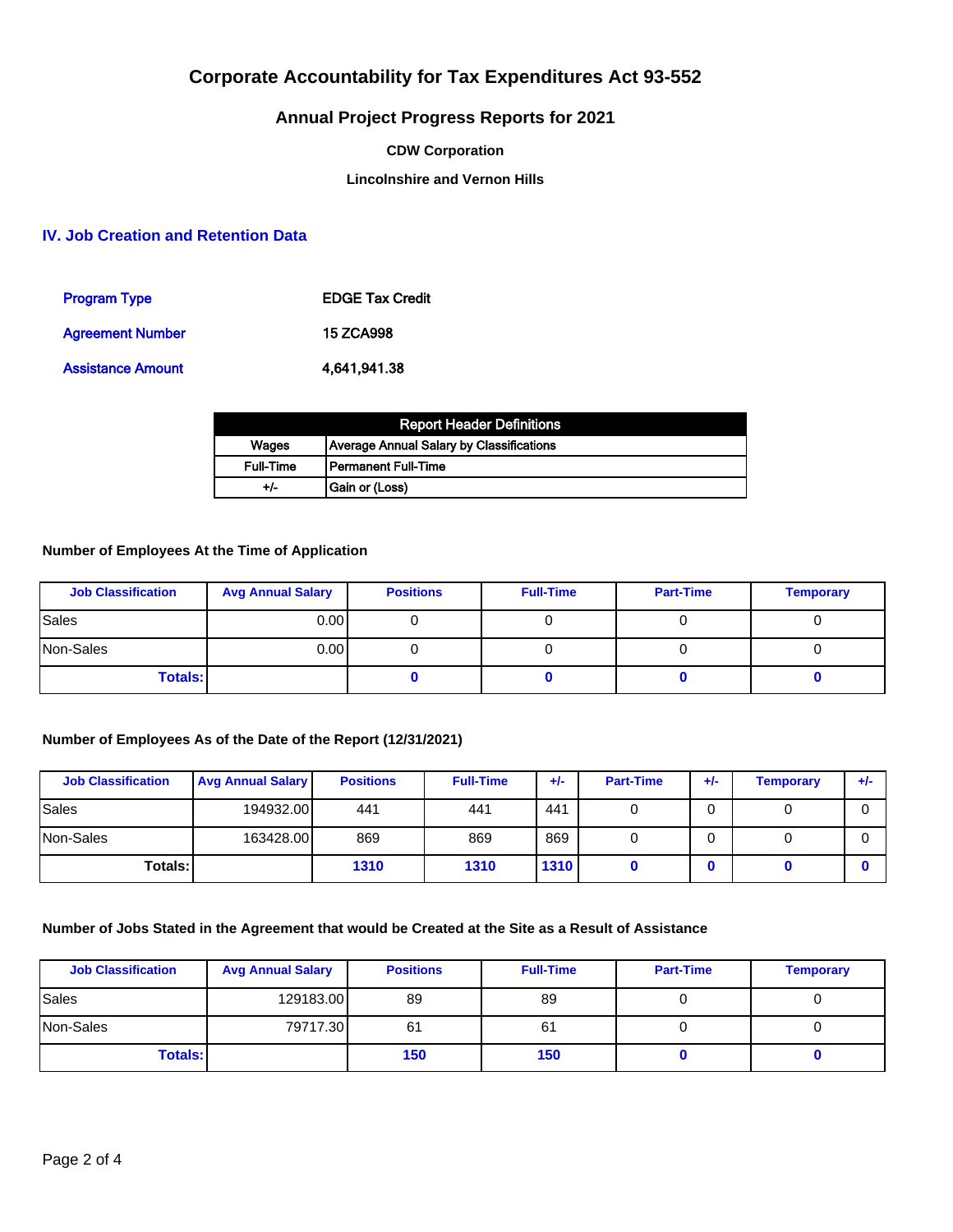## **Annual Project Progress Reports for 2021**

### **CDW Corporation**

## **Lincolnshire and Vernon Hills**

### **Number of Jobs Stated in the Agreement that would be Retained at the Site as a Result of Assistance**

| <b>Job Classification</b> | <b>Avg Annual Salary</b> | <b>Positions</b> | <b>Full-Time</b> | <b>Part-Time</b> | <b>Temporary</b> |
|---------------------------|--------------------------|------------------|------------------|------------------|------------------|
| Sales                     | 129183.00                | 598              | 598              |                  |                  |
| Non-Sales                 | 101370.41                | 402              | 402              |                  |                  |
| Totals: I                 |                          | 1000             | 1000             |                  |                  |

## **Number of Full-Time Permanent Employees Anticipated To Be Hired at this Site on 12/31/2021**

| <b>Job Classification</b> | Anticipated Starting Dates   Number of Positions to be   Average Annual Wage per<br><b>Hired in this Category</b> | <b>New Employee</b> | <b>Total New Payroll to be</b><br><b>Created</b> |
|---------------------------|-------------------------------------------------------------------------------------------------------------------|---------------------|--------------------------------------------------|
| <b>NONE</b>               |                                                                                                                   | \$0.00              | \$0.00                                           |
| <b>Totals:</b>            |                                                                                                                   |                     | \$0.00                                           |

#### Job Creation Data Explanatory Notes

If the change (gain/loss) in the number of full-time permanent employees as of the date of the report plus the number of full-time permanent employees anticipated to be hired after date of the report does not equal the number of full-time permanent employees stated in the Agreement that would be created at the site as a result of the assistance, then please explain why not:

Through 12/31/2021 we have both retained the required 1,000 jobs and created in excess of the required 150 jobs per the agreement.